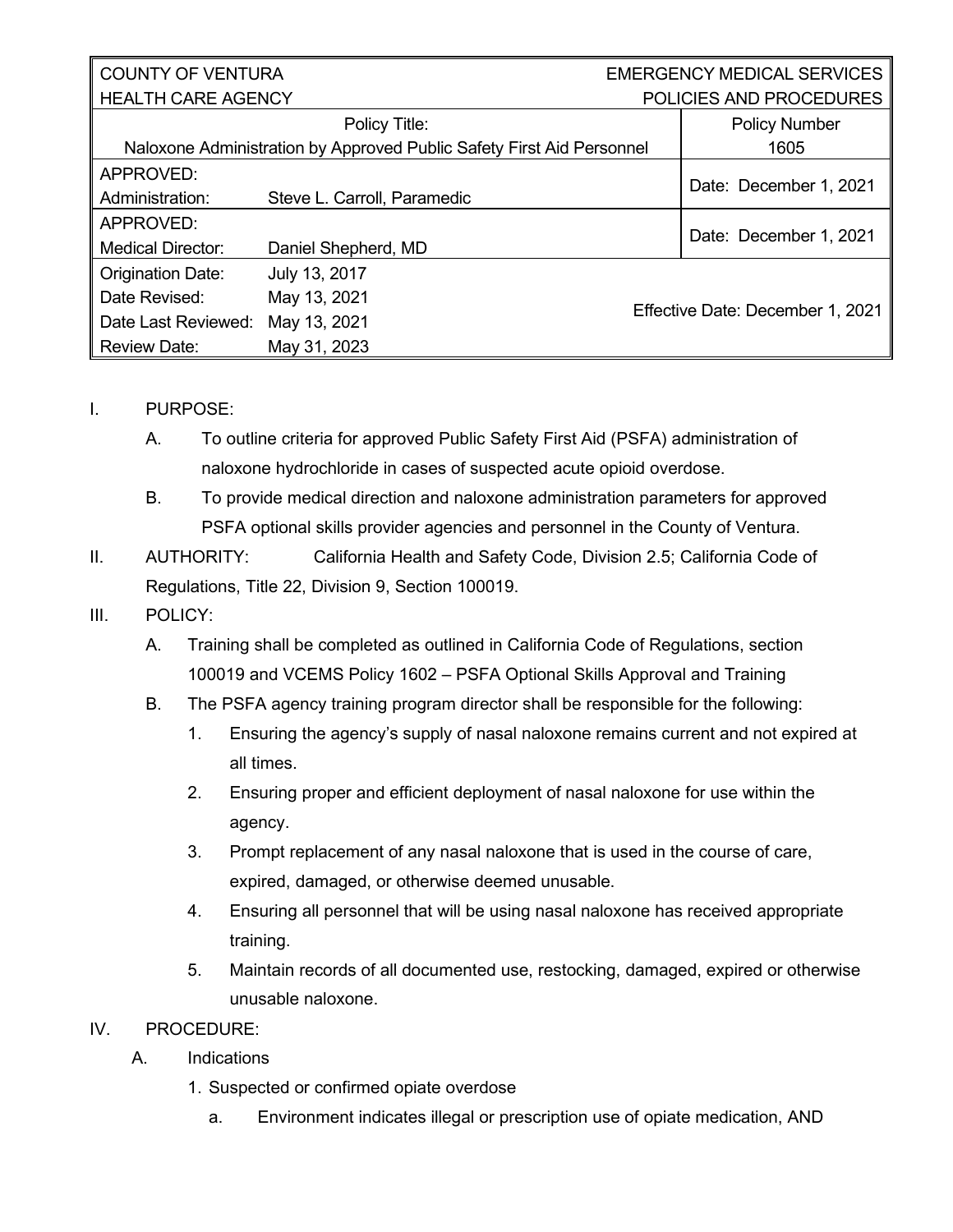- b. Victim is unconscious or poorly responsive and respiratory rate appears to slow (less than 8 per minute) or shallow/inadequate; or victim is unconscious and not breathing.
- 2. Need for complete or partial reversal of central nervous system and respiratory depression induced by opioids.
- 3. Decreased level of consciousness of unknown origin and opioid induced respiratory depression
- 4. Law enforcement or First Responders with known or suspected opiate exposure AND signs and symptoms of opiate overdose.
- B. Contraindications
	- 1. Known allergy to naloxone hydrochloride
- C. Relative Contraindications
	- 1. Use with caution in opiate-dependent patients and in neonates of opiate addicted mothers; opiate-dependent patients who receive naloxone may experience acute withdrawal reaction syndrome. Opiate withdrawal symptoms in the opiate-dependent patient include:
		- a. Agitation
		- b. Tachycardia
		- c. Hypertension
		- d. Seizures
		- e. Cardiac Rhythm Disturbances
		- f. Nausea, vomiting, and/or diarrhea
		- g. Profuse sweating
- D. Intranasal (IN) Naloxone Administration
	- 1. Ensure EMS personnel (fire and transport) have been responded to the scene through established communications channels.
	- 2. Maintain standard body substance isolation precautions utilizing appropriate personal protective equipment.
	- 3. Check patient/victim for responsiveness
	- 4. Open airway using established Basic Life Support techniques, Provide supplemental oxygen and assist ventilations, if authorized, per VCEMS Policy 1604 – Oxygen Administration and Basic Airway Adjunct Use by PSFA Personnel
	- 5. Perform CPR as indicated.